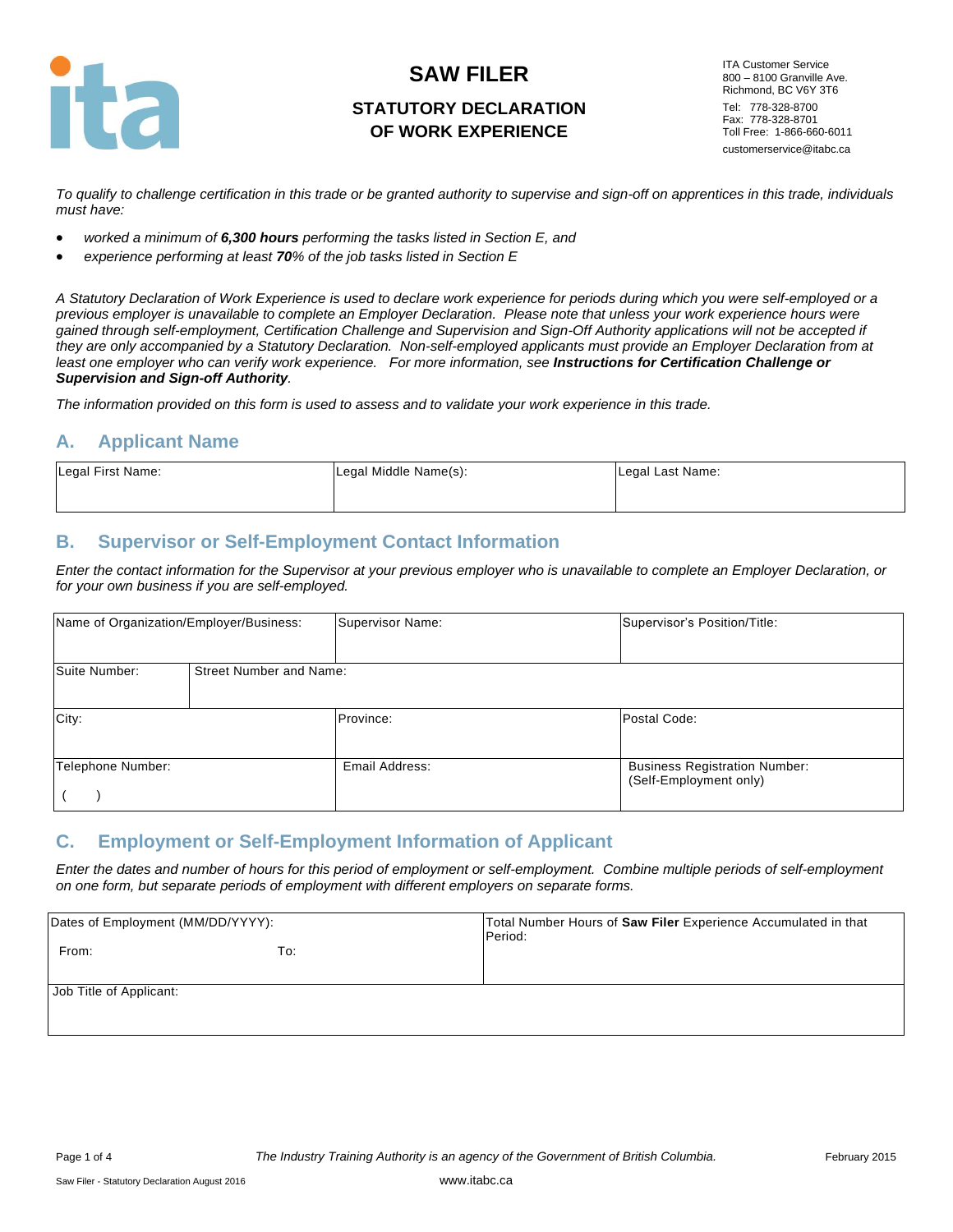

#### **STATUTORY DECLARATION OF WORK EXPERIENCE**

ITA Customer Service 800 – 8100 Granville Ave. Richmond, BC V6Y 3T6 Tel: 778-328-8700 Fax: 778-328-8701 Toll Free: 1-866-660-6011 customerservice@itabc.ca

#### **D. Reason for Statutory Declaration**

Indicate why a Statutory Declaration is required for this period of employment:

 $\Box$ 

Applicant was self-employed **EMPLO** Employer will not complete Employer Declaration

 $\Box$ Employer is no longer in business  $\square$  Employment records are not available

Applicants must attempt to contact current or previous employers to request an Employer Declaration. If you have been unable to obtain an Employer Declaration for any portion of your non-self-employed work experience, indicate the steps you have taken to try to obtain it. If sufficient evidence of steps taken is not provided, the application may not be approved.

# **E. Statutory Declaration of Job Task Performance**

*By checking "Yes" or "No" in the Declaration Response column, indicate whether or not you have performed the job tasks listed below. Cross out any job tasks you did not perform during the period indicated in Section C.*

| <b>Job Tasks</b>                                                                                                                                                                                                          | <b>Declaration</b><br><b>Response</b> |        |
|---------------------------------------------------------------------------------------------------------------------------------------------------------------------------------------------------------------------------|---------------------------------------|--------|
| <b>Safety</b>                                                                                                                                                                                                             | Yes:                                  | □      |
| <i>Including:</i> WorksafeBC regulations, safety procedures, handling saws and knives.                                                                                                                                    | No:                                   | $\Box$ |
| <b>Trade Math</b>                                                                                                                                                                                                         | Yes:                                  | □      |
| <i>Including:</i> Use of measuring tools and equipment, application of formulae.                                                                                                                                          | No:                                   | □      |
| <b>Saw Basics</b>                                                                                                                                                                                                         | Yes:                                  | □      |
| Including: Saw tooth inspection, swager and swaging, shaper and shaping, tooth alignment.                                                                                                                                 | No:                                   | □      |
| <b>Band Saws</b>                                                                                                                                                                                                          | Yes:                                  | П      |
| <i>Including:</i> Fitting, sharpening and handling, kerf requirements, grinding, maintenance of grinder.                                                                                                                  | No:                                   | □      |
| <b>Circular Saws</b><br>Including: Inspection of saws, pluming & leveling, tensioning for RPM & feed speed. Sharpening of solid<br>tooth, carbide and satellite. PM of grinding equipment, use of correct grinding wheel. | Yes:<br>No:                           | П<br>П |
| <b>Grinding Wheels</b>                                                                                                                                                                                                    | Yes:                                  | П      |
| Including: Safe handling and storage, operating speed calculation, shaping and dressing, mounting.                                                                                                                        | No:                                   | □      |
| <b>Knives</b>                                                                                                                                                                                                             | Yes:                                  | П      |
| Including: Angles, sharpening, babbitting and balancing, troubleshooting.                                                                                                                                                 | No:                                   | □      |

*Enter the applicant name (repeat on every page of this form).*

| Legal First Name: | Legal Middle Name(s): | Legal Last Name: |
|-------------------|-----------------------|------------------|
|                   |                       |                  |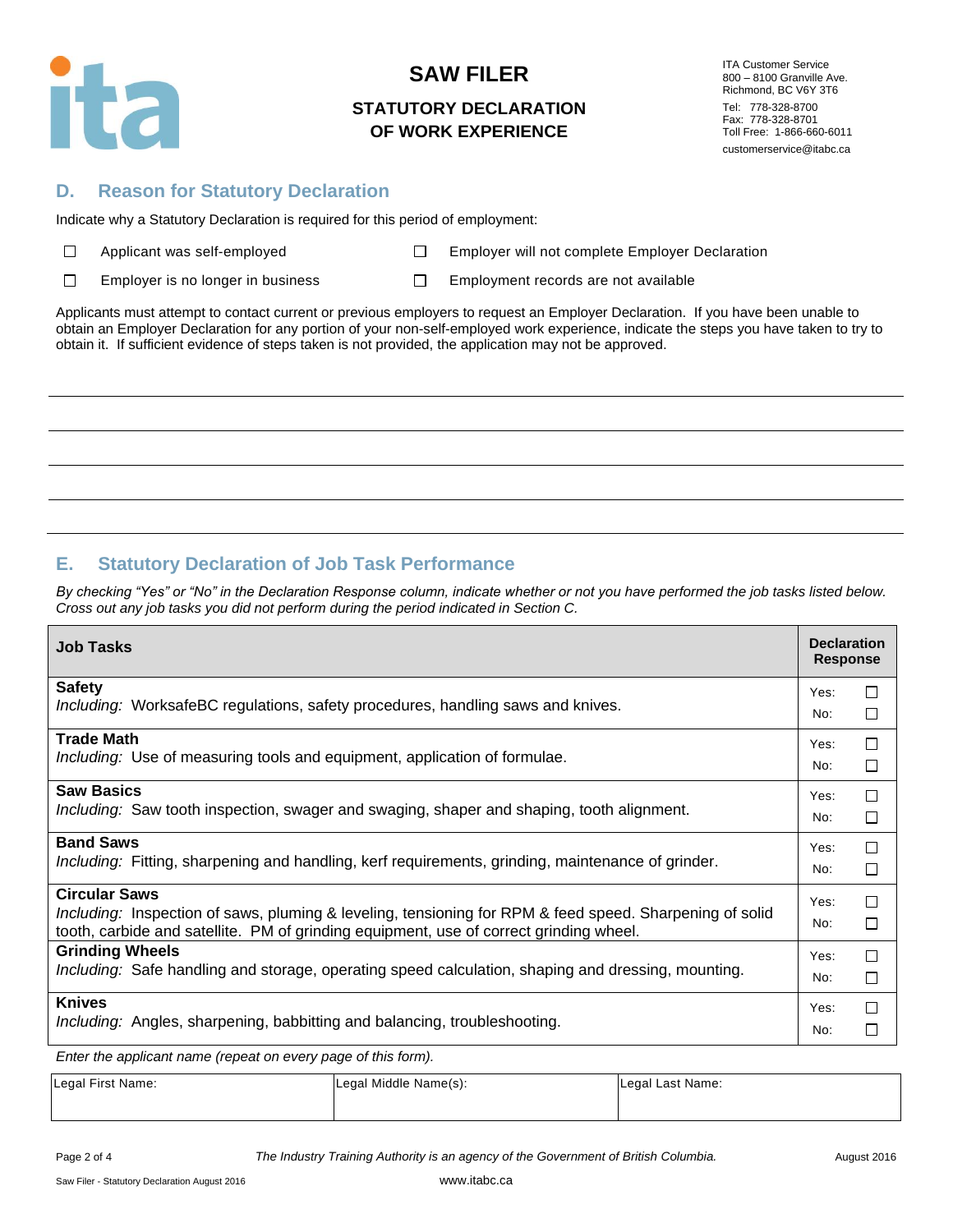

# **STATUTORY DECLARATION OF WORK EXPERIENCE**

ITA Customer Service 800 – 8100 Granville Ave. Richmond, BC V6Y 3T6 Tel: 778-328-8700 Fax: 778-328-8701 Toll Free: 1-866-660-6011 customerservice@itabc.ca

| <b>Saw Welding</b><br>Yes:<br>$\Box$<br>Including: Portable Oxy-Acetylene units, tool and equipment selection, adjusting flame types, crack and<br>□<br>No:<br>tooth welding, MIG equipment, welding saw plate.<br><b>Saw Chains</b><br>$\Box$<br>Yes:<br>Including: Calculate gauge and pitch, inspection and repair, setup and sharpening, wheel profile.<br>□<br>No:<br><b>Saw Guides</b><br>$\Box$<br>Yes:<br>Including: Maintenance, guide types.<br>$\Box$<br>No:<br><b>Shearboards, Scrapers, Cooling Systems and Hydraulics</b><br>$\Box$<br>Yes:<br>Including: Types of shearboards, maintenance of shearboards, types of scrapers, maintenance of<br>$\Box$<br>No:<br>scrapers. Saw lubricants, application and maintenance of lubrication systems.<br><b>Tension, Level and Bench Saws</b><br>$\Box$<br>Yes:<br>Including: Applications to bandsaws and circular saws.<br>$\Box$<br>No:<br><b>Planning and Organizing Work Activities</b><br>$\Box$<br>Yes:<br>Including: Creating and interpreting technical documents, shutdown procedures, project work.<br>□<br>No:<br><b>Saw Filing Room Machines</b><br>□<br>Yes:<br>Including: Bench setup and maintenance, circular saw stretcher, grinder operation and maintenance,<br>□<br>No: | <b>Job Tasks</b>             | <b>Declaration</b><br><b>Response</b> |  |
|------------------------------------------------------------------------------------------------------------------------------------------------------------------------------------------------------------------------------------------------------------------------------------------------------------------------------------------------------------------------------------------------------------------------------------------------------------------------------------------------------------------------------------------------------------------------------------------------------------------------------------------------------------------------------------------------------------------------------------------------------------------------------------------------------------------------------------------------------------------------------------------------------------------------------------------------------------------------------------------------------------------------------------------------------------------------------------------------------------------------------------------------------------------------------------------------------------------------------------------------------|------------------------------|---------------------------------------|--|
|                                                                                                                                                                                                                                                                                                                                                                                                                                                                                                                                                                                                                                                                                                                                                                                                                                                                                                                                                                                                                                                                                                                                                                                                                                                      |                              |                                       |  |
|                                                                                                                                                                                                                                                                                                                                                                                                                                                                                                                                                                                                                                                                                                                                                                                                                                                                                                                                                                                                                                                                                                                                                                                                                                                      |                              |                                       |  |
|                                                                                                                                                                                                                                                                                                                                                                                                                                                                                                                                                                                                                                                                                                                                                                                                                                                                                                                                                                                                                                                                                                                                                                                                                                                      |                              |                                       |  |
|                                                                                                                                                                                                                                                                                                                                                                                                                                                                                                                                                                                                                                                                                                                                                                                                                                                                                                                                                                                                                                                                                                                                                                                                                                                      |                              |                                       |  |
|                                                                                                                                                                                                                                                                                                                                                                                                                                                                                                                                                                                                                                                                                                                                                                                                                                                                                                                                                                                                                                                                                                                                                                                                                                                      |                              |                                       |  |
|                                                                                                                                                                                                                                                                                                                                                                                                                                                                                                                                                                                                                                                                                                                                                                                                                                                                                                                                                                                                                                                                                                                                                                                                                                                      |                              |                                       |  |
|                                                                                                                                                                                                                                                                                                                                                                                                                                                                                                                                                                                                                                                                                                                                                                                                                                                                                                                                                                                                                                                                                                                                                                                                                                                      |                              |                                       |  |
|                                                                                                                                                                                                                                                                                                                                                                                                                                                                                                                                                                                                                                                                                                                                                                                                                                                                                                                                                                                                                                                                                                                                                                                                                                                      |                              |                                       |  |
|                                                                                                                                                                                                                                                                                                                                                                                                                                                                                                                                                                                                                                                                                                                                                                                                                                                                                                                                                                                                                                                                                                                                                                                                                                                      |                              |                                       |  |
|                                                                                                                                                                                                                                                                                                                                                                                                                                                                                                                                                                                                                                                                                                                                                                                                                                                                                                                                                                                                                                                                                                                                                                                                                                                      |                              |                                       |  |
|                                                                                                                                                                                                                                                                                                                                                                                                                                                                                                                                                                                                                                                                                                                                                                                                                                                                                                                                                                                                                                                                                                                                                                                                                                                      |                              |                                       |  |
|                                                                                                                                                                                                                                                                                                                                                                                                                                                                                                                                                                                                                                                                                                                                                                                                                                                                                                                                                                                                                                                                                                                                                                                                                                                      |                              |                                       |  |
|                                                                                                                                                                                                                                                                                                                                                                                                                                                                                                                                                                                                                                                                                                                                                                                                                                                                                                                                                                                                                                                                                                                                                                                                                                                      |                              |                                       |  |
|                                                                                                                                                                                                                                                                                                                                                                                                                                                                                                                                                                                                                                                                                                                                                                                                                                                                                                                                                                                                                                                                                                                                                                                                                                                      |                              |                                       |  |
|                                                                                                                                                                                                                                                                                                                                                                                                                                                                                                                                                                                                                                                                                                                                                                                                                                                                                                                                                                                                                                                                                                                                                                                                                                                      |                              |                                       |  |
|                                                                                                                                                                                                                                                                                                                                                                                                                                                                                                                                                                                                                                                                                                                                                                                                                                                                                                                                                                                                                                                                                                                                                                                                                                                      | guide equipment maintenance. |                                       |  |
| <b>Circular Saw Machines</b><br>П<br>Yes:                                                                                                                                                                                                                                                                                                                                                                                                                                                                                                                                                                                                                                                                                                                                                                                                                                                                                                                                                                                                                                                                                                                                                                                                            |                              |                                       |  |
| Including: Head rig alignment and maintenance, optimizing systems, align gang saws and edgers, align<br>□<br>No:<br>chip canter, align cut-off, trim, and slasher saws, laser alignment, troubleshooting.                                                                                                                                                                                                                                                                                                                                                                                                                                                                                                                                                                                                                                                                                                                                                                                                                                                                                                                                                                                                                                            |                              |                                       |  |

# **F. Confirmation of Prerequisite Credentials or Certificates**

*For some trades, evidence that the applicant has earned prerequisite credentials or certificates is required before the individual is permitted to challenge certification or receive Supervision and Sign-Off Authority. For those trades, you must prove you have the required prerequisite credentials.* 

There are no prerequisite credentials or certificates for this trade.

# **G. Applicant Signature**

I certify that the information I have provided is accurate. (Note: Collection and protection of personal information on this form is in accordance with the provisions of the Freedom of Information and Protection of Privacy Act.)

| Applicant Signature: | Date: (MM/DD/YYYY) |
|----------------------|--------------------|
|                      |                    |
|                      |                    |

*Enter the applicant name (repeat on every page of this form).*

| Legal First Name: | Legal Middle Name(s): | Legal Last Name: |
|-------------------|-----------------------|------------------|
|                   |                       |                  |

Page 3 of 4 **The Industry Training Authority is an agency of the Government of British Columbia.** August 2016